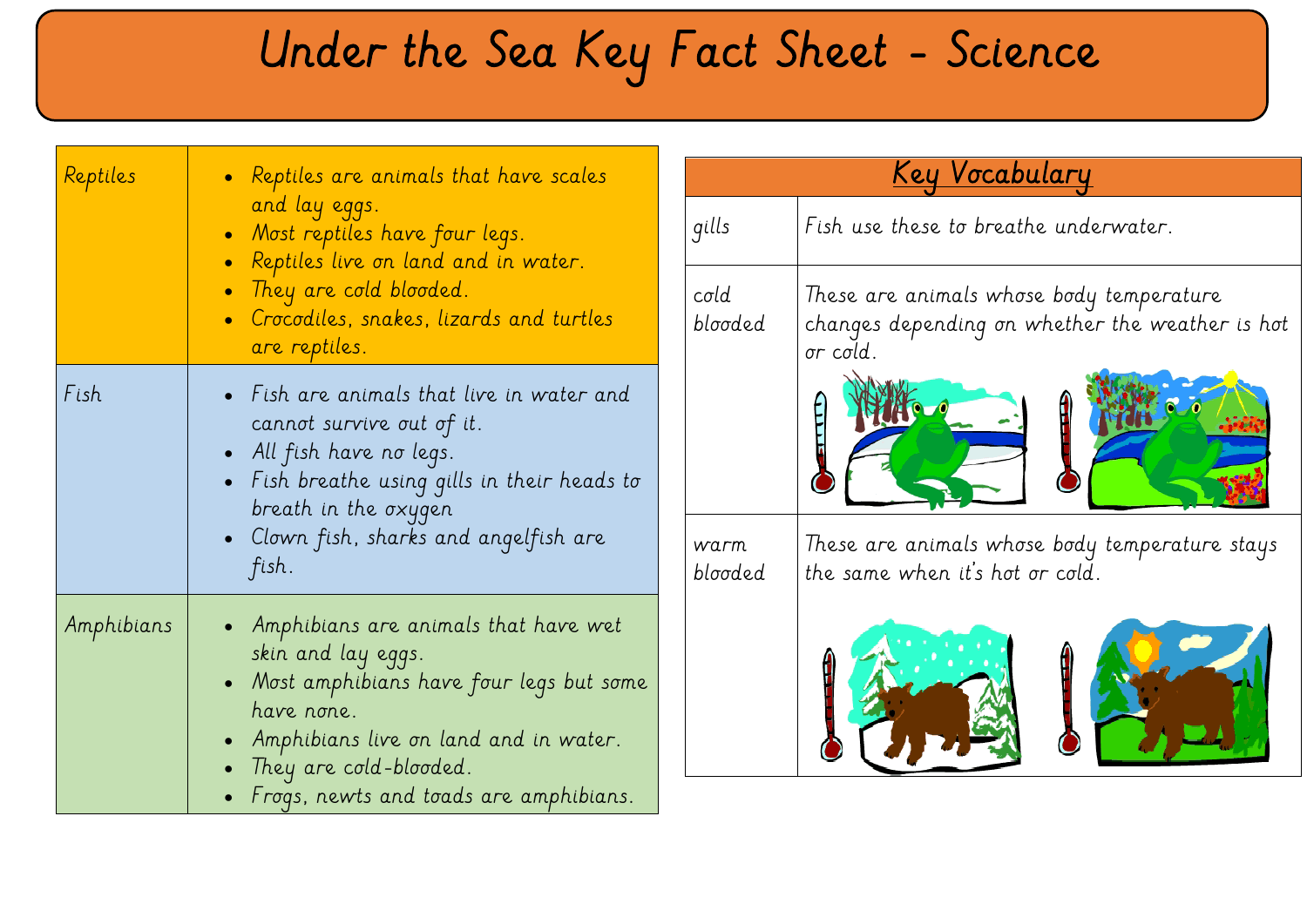## Under the Sea Key Fact Sheet – Geography

In the world there are 5 oceans. We can use a map or globe to help us find the location of each ocean.



| <u>Key Vocabulary</u> |                                                                                                                                                                                      |
|-----------------------|--------------------------------------------------------------------------------------------------------------------------------------------------------------------------------------|
| ocean                 | An ocean is a large area of salty water.                                                                                                                                             |
| pollution             | Pollution is when something harmful is released<br>into the environment. In the ocean, this by caused<br>by chemicals and rubbish which have been blown<br>or washed into the water. |
| physical<br>features  | Physical features are things which have grown or<br>are there naturally.                                                                                                             |
| human<br>features     | Human features are things which have been made<br>by a person.                                                                                                                       |

#### Plastic pollution

- A harmful, negative impact of human behaviour
- Plastic takes a long time to break down
- Some plastics never break down
- A lot of plastics end up in the oceans
- Plastic pollution kills lots of sea life

| The Pacific Garbage Patch in |
|------------------------------|
| the Pacific Ocean            |
|                              |
|                              |
|                              |
|                              |
|                              |
|                              |
|                              |
|                              |

| Features of our world can be split into |  |
|-----------------------------------------|--|
| physical or human features.             |  |

| Human features you  | Physical features   |  |
|---------------------|---------------------|--|
| might find near the | you might find near |  |
| beach               | the beach           |  |
| shops               | cliffs              |  |
| offices             | coasts              |  |
| ports               | seas                |  |
| promenades          | oceans              |  |
| piers               | beaches             |  |